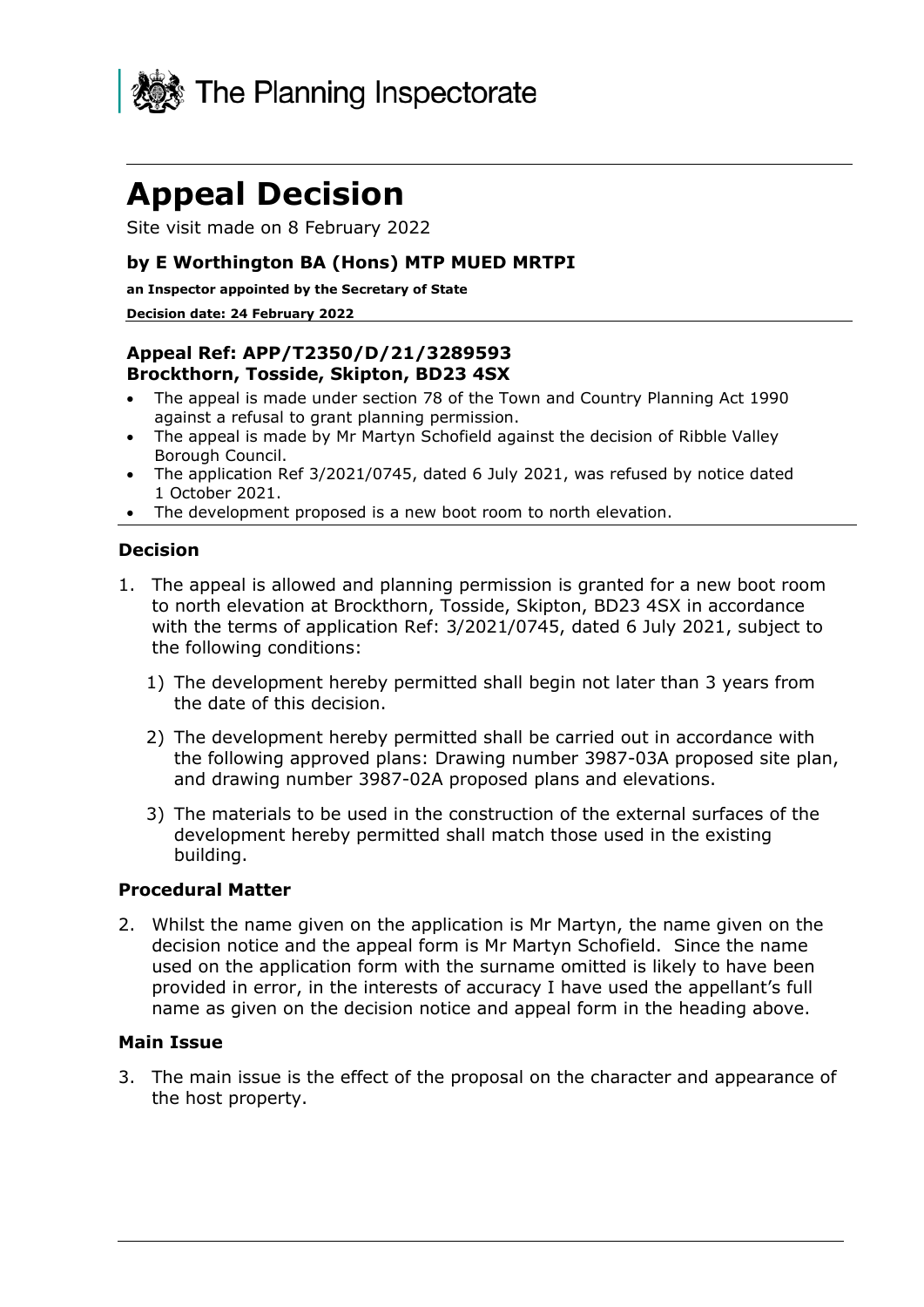## **Reasons**

## *Character and appearance*

- 4. The appeal property is a recently converted stone barn in a cluster of development off Wigglesworth Road. The surrounding area is rural and the site is within the Forest of Bowland Area of Outstanding Natural Beauty (AONB).
- 5. When it was converted to residential use the Council considered the appeal building to be worthy of retention due to its contribution to the character of the area and its interest as a traditional agricultural building. I understand that efforts were made at that time to restrict domestic additions and alterations and that householder permitted development rights were removed. Despite its conversion to a dwelling the appeal building retains its simple linear form and generally agricultural character.
- 6. The proposed single storey porch extension would be to the building's north elevation. It would be modest in size, with a lean-to roof and simple functional design with a single door to its north elevation and a small window to each flank elevation. It would be constructed in stone and slate to match the host building and would appear subservient to it.
- 7. The appeal building is positioned on a bend in Wigglesworth Road. Although its south elevation directly faces the road, its north elevation is set roughly at right angles to the road and faces out onto its own parking/garden area and the open countryside beyond. As such, the proposed porch would not be on the building's main or principal elevation. It would also relate closely to the residential curtilage that has been created to what is effectively the rear of the building.
- 8. The land surrounding the appeal building rises to the north, west and east such that it sits in a dip. This topography, along with the site's substantial roadside stone wall, for the most part screens public views of the ground floor of the building's north elevation. As a result, although some very limited close range views of the proposed extension would be possible from Wigglesworth Road over the wall, it would not be immediately visible or obvious in longer range views on approach from the north. Nor has it been put to me that the proposal would be appreciated from any other vantage points such as nearby footpaths or rights of way. Thus, I am content that the proposal would not be highly visible or prominent in public views.
- 9. Taking all these factors into account, I am content that due to its siting, limited scale and simple traditional form as described, the proposal would sit comfortably on the appeal property. Whilst it would alter the building's simple linear form and add to the complexity of the appearance of its north elevation, I am not persuaded that it would appear overtly domestic or alien there. Thus I find that it would not undermine the traditional rural character of the host building or erode its legibility as a former barn to any harmful extent. In coming to this view I have had regard to the Historic England advice regarding adapting traditional farm buildings as referred to by the Council.
- 10. I therefore conclude on the main issue that the proposal would not be harmful to the character and appearance of the host property. Thus it would not be contrary to Policy DMG1 of the Ribble Valley Core Strategy (Core Strategy) which requires all development to be of a high standard of building design (1)